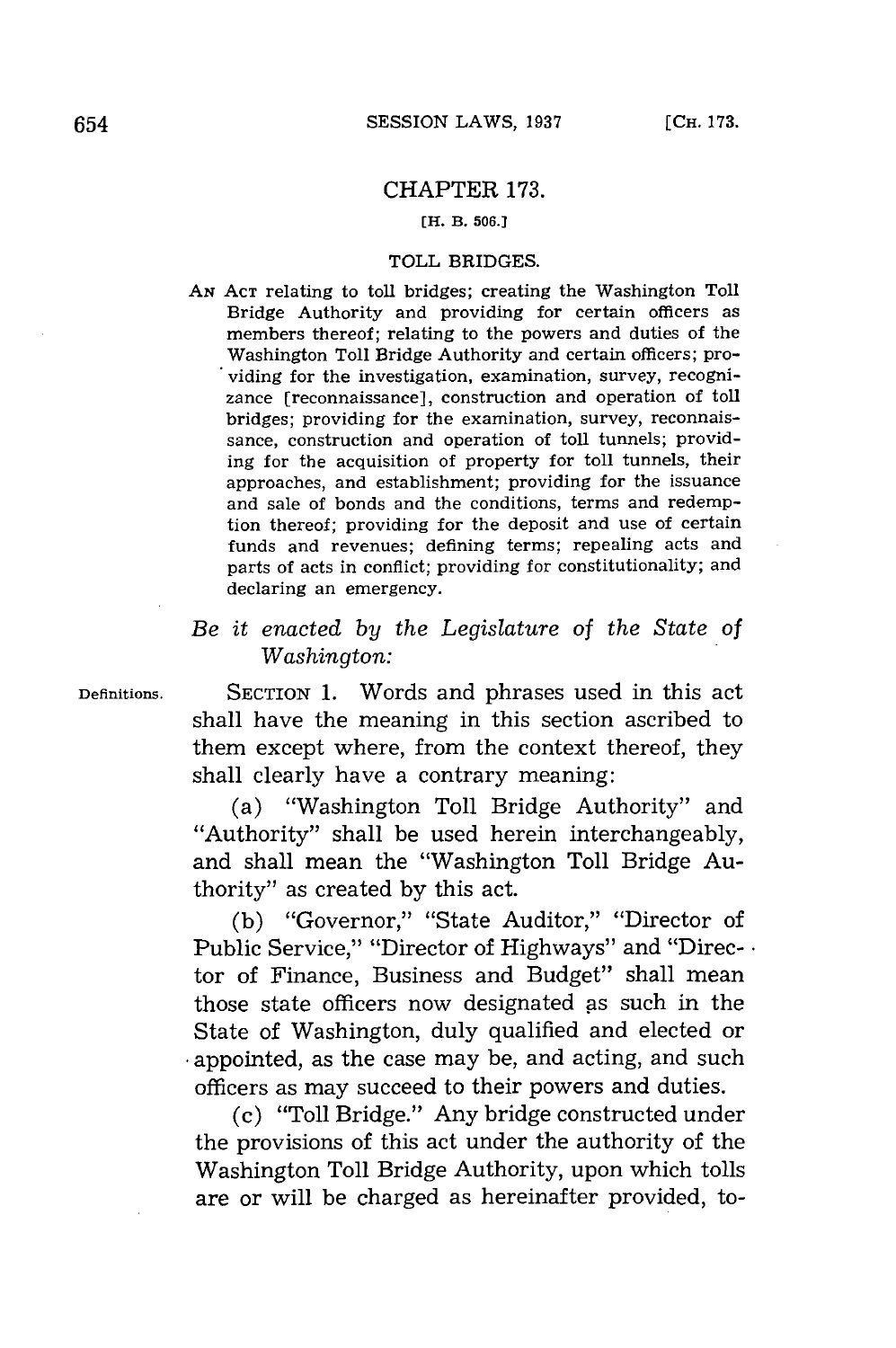gether with all appurtenances and additions, alterations or improvements thereto, or replacements thereof, and the approaches to the ends thereof, and all lands and interests therein used therefor and buildings and improvements thereon.

**(d)** "Bonds." Any bonds or other written evidence of indebtedness which the Washington Toll Bridge Authority may issue under this act in order to secure funds with which to carry out the purposes of this act.

(e) "Person." Any corporation other than municipal, firm, copartnership, association, organization and any natural person.

Words and phrases herein used in the past, present or future tense shall include the past, present and future tenses; words and phrases herein used in the masculine, feminine or neuter gender shall include the masculine, feminine and neuter gender; words and phrases used herein in the singular or plural shall include the singular and plural; unless the context thereof shall clearly indicate to the contrary.

**SEC.** 2. There is hereby created an authority to **Washington** be known as the Washington Toll Bridge Authority **uthority**<br>be known as the Washington Toll Bridge Authority authority which shall be composed of the governor, the state auditor, the director of public service, the director of highways, and the director of finance, business and budget. In the event that any of the offices above named should be abolished then the vacancy on the authority shall be filled **by** the officer who shall succeed substantially to the powers and duties of the officer whose office has been so abolished. **All** members of the board shall serve without compensation other than that received in the office **by** virtue of which they have become members of the board. Any expenses incurred for such assistance as shall be required and for necessary supplies shall be paid for in the manner and from funds as provided in this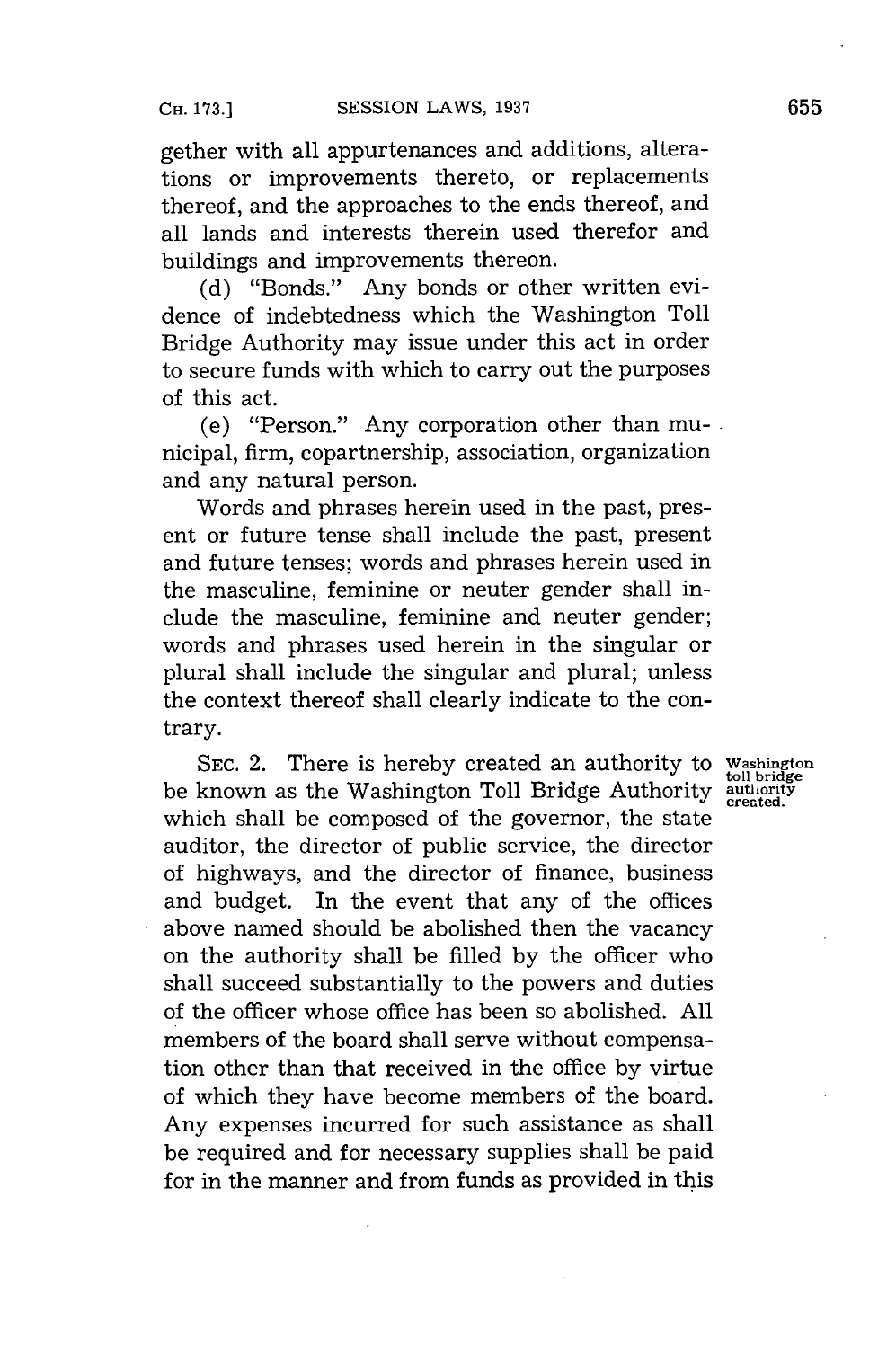act therefor. **A** majority of the members of the Washington Toll Bridge Authority shall constitute a quorum for the transaction of business and may act for the authority.

**Toll bridges. SEC. 3.** The Washington Toll Bridge Authority is empowered, in accordance with the provisions of this act, to provide for the establishing and constructing of toll bridges upon any public highways of this state together with approaches thereto wherever the same is considered necessary or advantageous and practicable for crossing any stream, body of water, gulch, navigable water, swamp or other topographical formation whether the same is within this state or constitutes a boundary between this state and an adjoining state or country. The necessity or advantage and practicability of any such toll bridge shall be determined **by** the Washington Toll Bridge Authority and the feasibility of financing any toll bridge in the manner provided **by** this act shall be a primary consideration and determined according to the best judgment of the Washington Toll Bridge Authority. For the purpose of obtaining information for the consideration of the authority upon the construction of any toll bridge or any other matters pertaining thereto it shall be the duty of any cognizant officer or employee of the state upon the request of the authority to make reasonable examination, investigation, survey or reconnaissance for the determination of material facts pertaining thereto and report the same to the authority. The cost of any such examination, investigation, survey or reconnaissance shall be borne **by** the department or office conducting the same from the funds provided for such department or office for its usual functions.

**Toll tunnels. SEC. 31/2.** The Washington Toll Bridge Authority is hereby empowered to provide for the establishment, construction and operation of toll tunnels and other facilities necessary for their construction and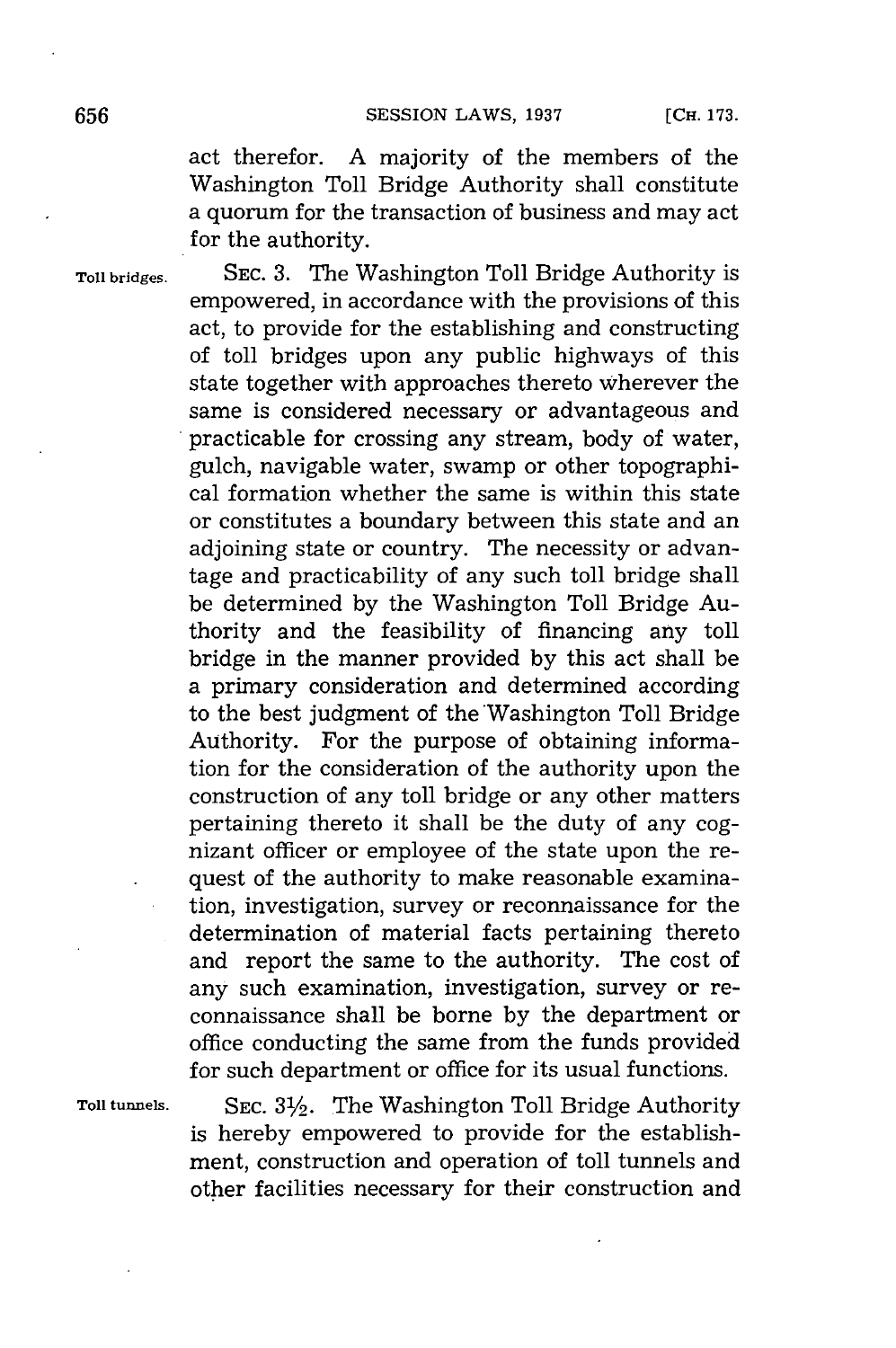connection with public highways of this state. They shall have power to cause surveys to be made for the purpose of investigating the propriety of their establishment, construction and operation and to acquire rights of way and other facilities necessary to carry out the provisions of this act, together with the power of issuance, sale and redemption of bonds and the deposit and payment of proceeds for the financing thereof; the collection of tolls and deposit and expenditure thereof; the securing and remission of financial and other assistance in the construction thereof; the carrying of insurance thereon; and any and all other matters pertaining' thereto, shall be conducted in the same manner and under the same procedure as in this act provided for the establishing, constructing, operating and maintaining of toll bridges **by** the Washington Toll Bridge Authority, in so far as such manner and procedure for the establishing, constructing, operating and maintaining of toll bridges is reasonably consistent with and applicable to the establishing, constructing, operating and maintaining of toll tunnels and other toll facilities.

SEC. 4. In the event that the Washington Toll Construction Bridge Authority should determine that any toll bridge should be constructed under its authority it shall authorize and direct the director of highways to construct such toll bridge. In the event the director of highways is authorized and directed to construct such toll bridge all cost thereof including right of way, survey and engineering shall be paid out of any funds available for payment of the cost of such toll bridge under this act.

SEC. 5. Whenever the Washington Toll Bridge Right of way. Authority. shall authorize and direct the director of highways to construct a toll bridge the director of highways is empowered to secure right of way therefor and for approaches thereto **by** gift or purchase,

of bridge<br>by director<br>of highways.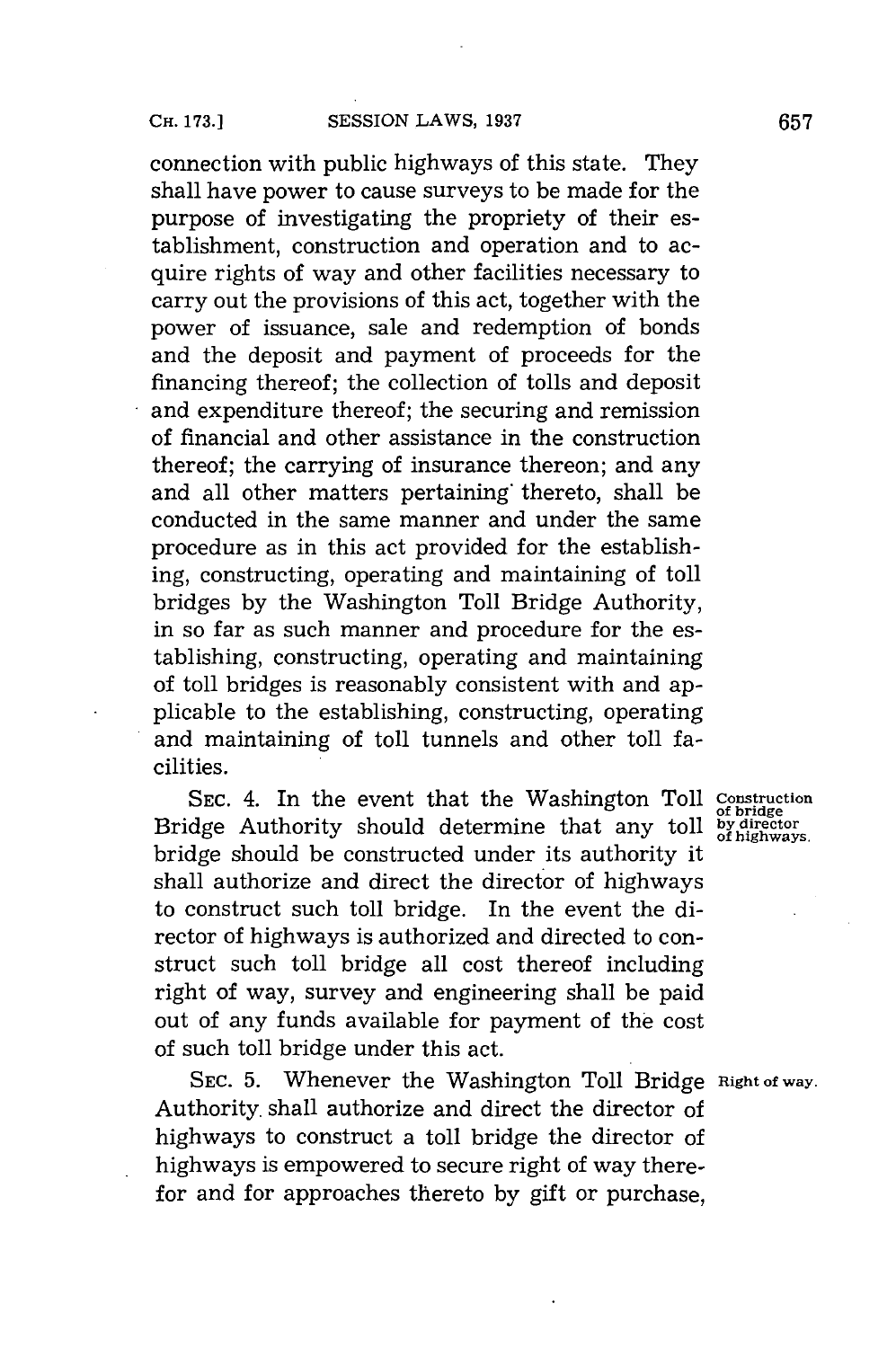or **by** condemnation in the manner provided **by** law for the taking of private property for public highway purposes.

**Recommen- SEC. 6.** Whenever in the judgment of the director **dation by director.** of highways it is considered in the best interest of the public highways of the state that any new toll bridge or bridges be constructed upon any public highway and across any stream, body of water, gulch, navigable water, swamp or other topographical formation and operated **by** the state the director of highways shall submit his recommendation to that effect to the Washington Toll Bridge Authority together with preliminary estimates of the cost of such construction and an estimate of the amount necessary to be raised for such purpose **by** the issuance of revenue bonds, and a statement of the probable amount of money, property, materials or labor to be contributed from other sources in aid of any such construction. If the Washington Toll Bridge Authority concurs in the recommendation of the director of highways or on its own motion determines to construct any toll bridge or toll bridges, the Washington Toll Bridge Authority shall adopt a resolution declaring that public interest and necessity require the construction of such toll bridge or bridges and authorizing the issuance of revenue bonds for the purpose of obtaining funds in an amount not in excess of that estimated to be required **for** such construction. The issuance of bonds as provided in this act for the construction of more than one toll bridge may at the discretion of the Washington Toll Bridge Authority be included in the same authority and issue of bonds.

**bonds for**

**Issuance of SEC. 7.** The Washington Toll Bridge Authority is construction hereby empowered to issue bonds for the construc-<br>ortoil<br>bridges. tion of any toll bridge or toll bridges authorized tion of any toll bridge or toll bridges authorized under the provisions of this act. Any and all bonds issued for the construction of any toll bridge or toll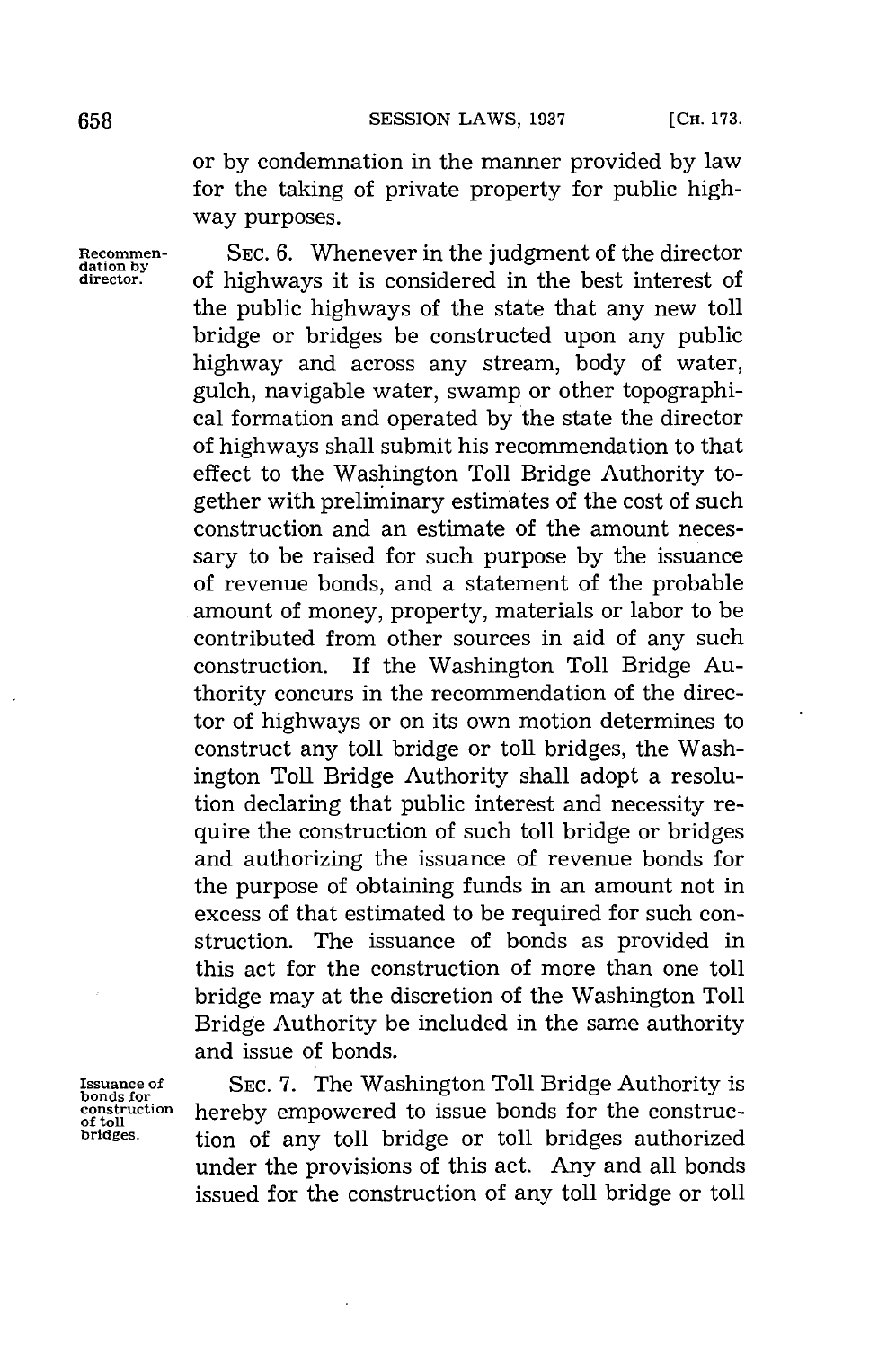bridges under the authority of the Washington Toll Bridge Authority, shall be issued in the name of the Washington Toll Bridge Authority and shall constitute obligations only of said Washington Toll Bridge Authority and shall be identified **as.......................** Toll Bridge Bonds and shall contain a recital on the face thereof that the payment or redemption of said bonds and the payment of the interest thereon is secured **by** a direct and exclusive charge and lien upon the tolls and other revenues of any nature whatever received from the operation of the particular toll bridge or bridges for the construction of which the bonds are issued and that neither the payment of the principal or any part thereof nor of the interest thereon or any part thereof constitutes a debt, liability or obligation of the State of Washington. The Washington Toll Bridge Authority is em- State or powered to receive and accept funds from the State **funds.** of Washington or the Federal government upon a cooperative or other basis for the construction of any toll bridge authorized under this act and is empowered to enter into such agreements with the State of Washington or the Federal government as may be required for the securing of such funds.

SEC. 8. All revenue bonds authorized under the **Revenue** terms of this act may be issued and sold **by** the Washington Toll Bridge Authority from time to time and in such amounts as may be deemed necessary in the judgment of said authority to provide sufficient funds for the construction of any such toll bridge or toll bridges, and to pay interest on outstanding bonds issued for the construction of the same toll bridge or bridges during the period of actual construction of any such toll bridge or toll bridges and for six months after the completion thereof and the proceeds of such bond issue are hereby made available for such purposes.

The Washington Toll Bridge Authority shall de-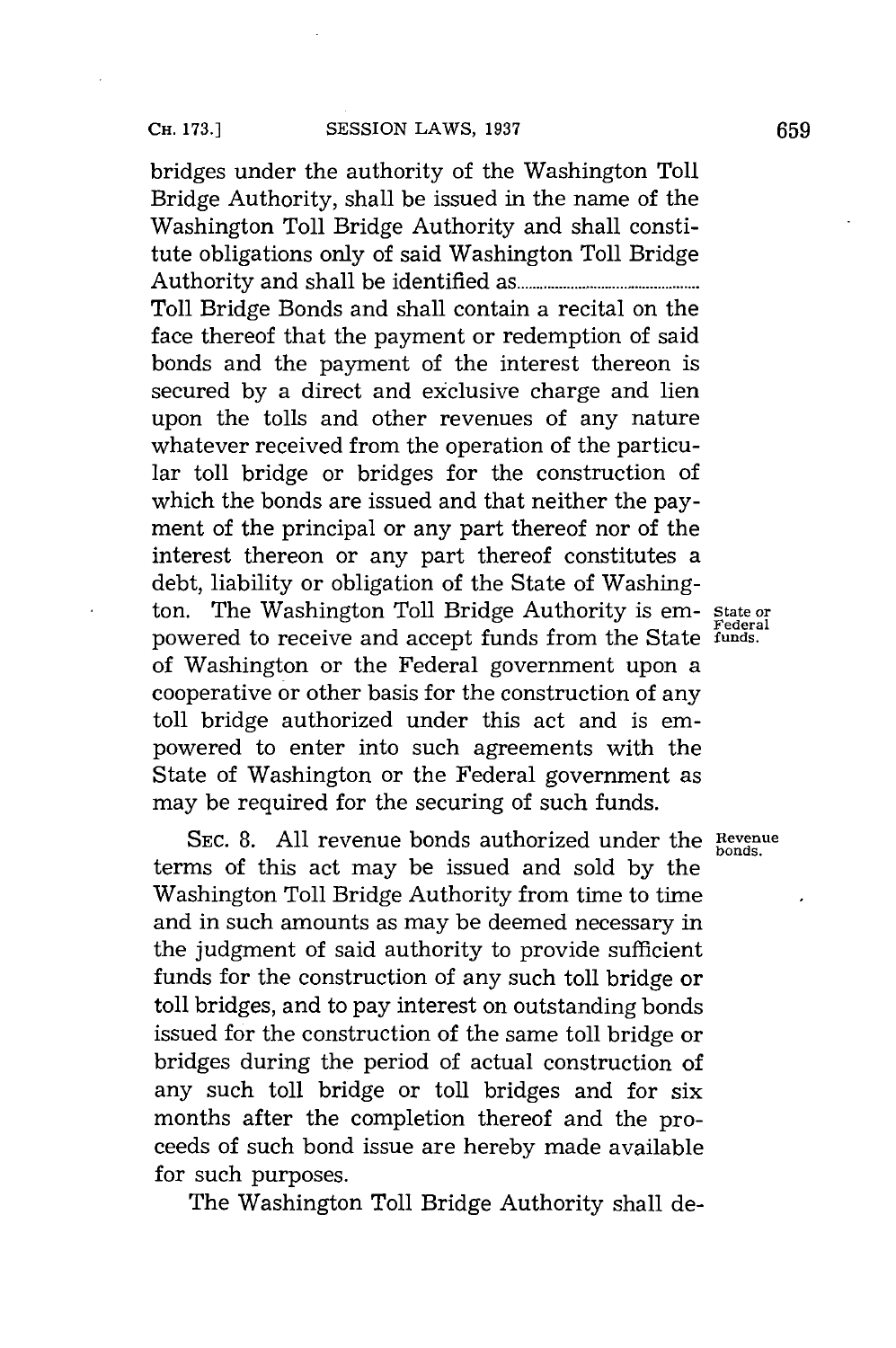termine the form, conditions and denominations of all such bonds, and shall determine the maturity dates which the bonds so to be sold shall bear and the interest rate thereon, which shall not exceed six per cent per annum. It shall not be necessary that all bonds of the same authorized issue bear the same interest rate. Principal and interest of such bonds shall be payable at such place or places as may be fixed and determined **by** the Washington Toll Bridge Authority, and said bonds may contain provisions for registration thereof as to principal only, and as to both principal and interest. Said bonds shall be issued in coupon form with interest payable at such times as may be determined **by** the said Washington Toll Bridge Authority,. and shall mature at such times and in such amounts as the said authority may prescribe. The Washington Toll Bridge Authority may provide for the retirement of said bonds at any time or times prior to their maturity, and in such manner and upon payment of such premiums as may be fixed and determined in the resolution of such authority providing for the issuance of such bonds and referred to therein. **All** such bonds shall be signed **by** the member of the authority who is state auditor and countersigned **by** the governor. **All** interest coupons shall bear the facsimile signature of the state auditor. In case any of such officers whose signature or countersignature appears on the bonds or coupons shall cease to be such officer before the delivery of such bonds to the purchaser, such signature or countersignature shall nevertheless be valid and sufficient for all purposes the same as if they had remained in office until the delivery of the bonds. Successive issues of bonds within the limits of the original authorization for the issuance of bonds for the construction of any particular toll bridge or toll bridges shall have equal preference with respect to the redemption thereof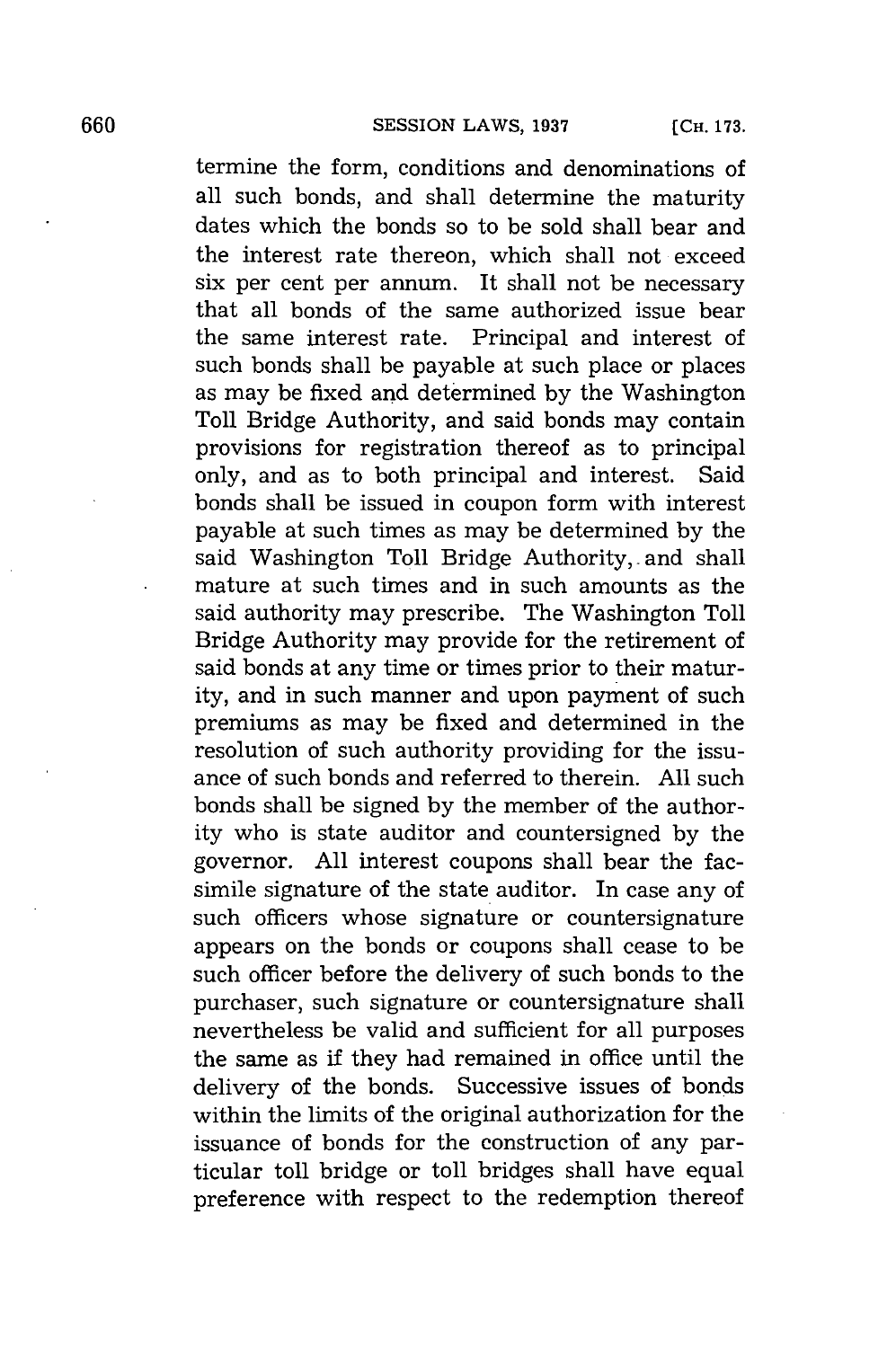and the payment of interest thereon: *Provided, however,* The Washington Toll Bridge Authority may *fix* different maturity dates, serially or otherwise, for successive issues under any one original authorization. **All** bonds issued under the terms of this act shall be negotiable instruments under the law merchant. **All** bonds issued and sold under or **by** authority of this act shall be sold on sealed proposals to the highest and best bidder after such advertising for bids as the Washington Toll Bridge Authority may deem proper: *Provided, however,* Said authority may reject any and all bids so submitted and may thereafter sell such bonds so advertised for sale at private sale under such terms and conditions as said authority may deem most advantageous to its own interests: *Provided,* They are not sold at a price below that of the best bid which was rejected. The Washington Toll Bridge Authority may contract loans and borrow money through the sale of bonds of the same character as those herein authorized, from the United States or any of its departments, agencies or instrumentalities upon such conditions and terms as may be agreed to and such bonds shall be subject to all the provisions of this act except the requirement that bonds be first offered at public sale pursuant to advertisement.

Temporary or interim bonds, certificates, or **re-.Temporary or interim** ceipts, of any denomination whatever and with or **bonds.** without coupons attached thereto, to be signed **by** the state auditor, may be issued and delivered until the definitive bonds are executed and available for delivery.

The purchase price of all bonds issued hereunder **Disposition**<br>  $\mathbf{C} = \mathbf{C} \mathbf{C} + \mathbf{D} \mathbf{C} \mathbf{C} \mathbf{C} + \mathbf{D} \mathbf{C} \mathbf{C} \mathbf{C} \mathbf{C}$ shall be paid to the state treasurer of the State of Washington for the account of the Washington Toll Bridge Authority.

SEC. 9. The Washington Toll Bridge Authority is **Toll rates** hereby empowered to fix the rates of toll and other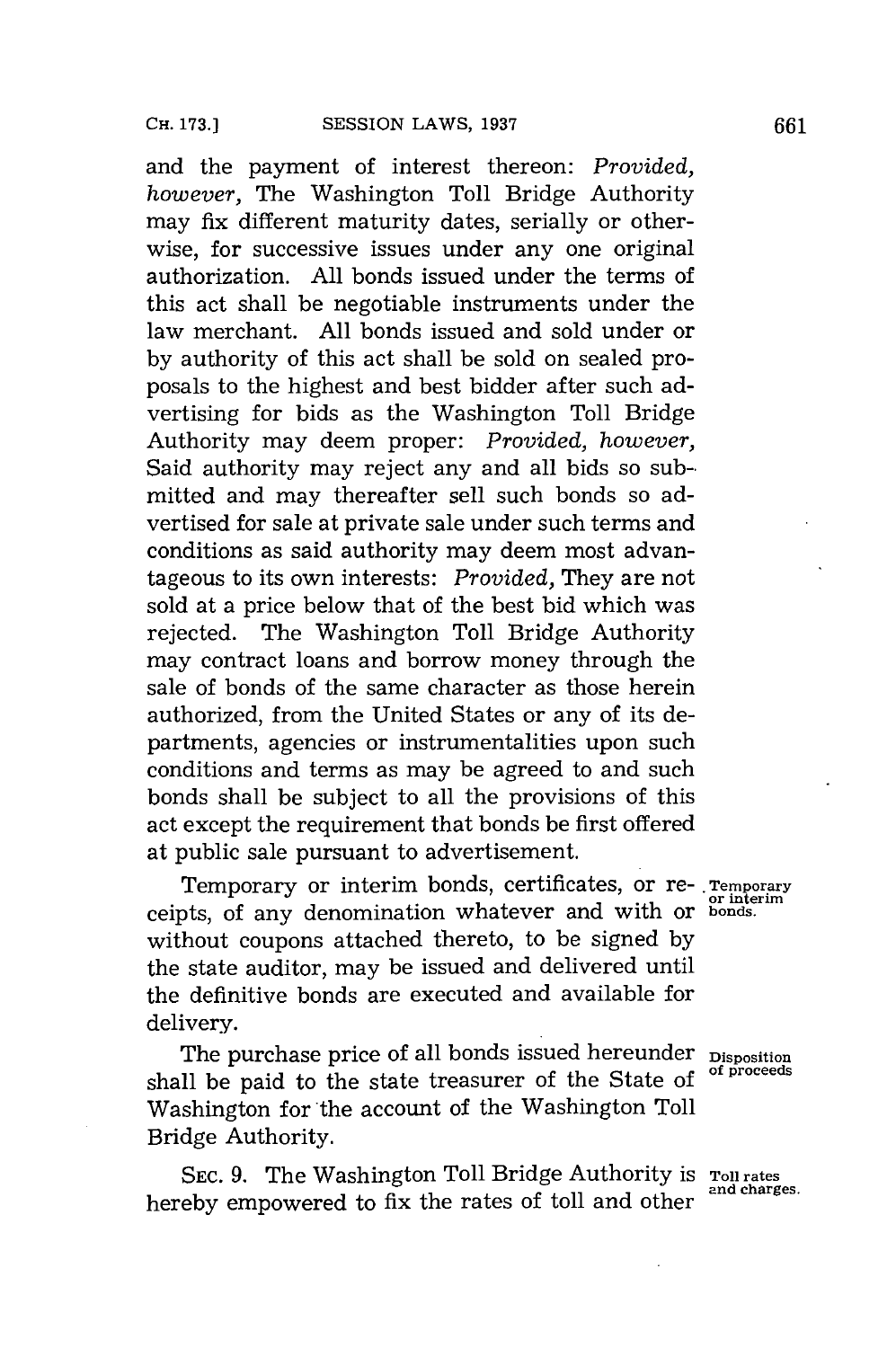charges for all toll bridges built under the terms of this act. Toll charges so fixed may be changed from time to time as conditions may warrant. The said authority in establishing toll charges shall give due consideration to the cost of operating and maintaining such toll bridge or toll bridges including the cost of insurance and to the amount required annually to meet the redemption of bonds and interest payments thereon. The tolls and charges shall be at all times fixed at rates to yield annual revenue equal to annual operating and maintenance expenses including insurance costs and all redemption payments and interest charges of the bonds issued for any particular toll bridge or toll bridges as the same become due **Bond re-** and the bond redemption and interest payments demption<br>and interest shall constitute a first direct and exclusive charge<br>
<u>payments</u> and lien on all such tolls and other revenues and payments<br>constitute and lien on all such tolls and other revenues and<br>exclusive<br>lien<sub>on tolls</sub> interest thereon and sinking funds created thereexclusive<br>lien on tolls interest thereon and sinking funds created there-<br>and charges. from received from the use and operation of said toll bridge or toll bridges and such tolls and revenues together with the interest earned thereon shall constitute a trust fund for the security and payment of such bonds and shall not be used or pledged for any other purpose as long as such bonds or any of them are outstanding and unpaid.

**Construction, SEC. 10.** The director of highways shall have full **operation and main-** charge of the construction of all toll bridges that may tenance of the construction of all toll bridges that may bridge a luck that the Washington Toll Bridge Au be authorized by the Washington Toll Bridge Authority, the operation and maintenance thereof and **Collection** the collection of tolls thereon. The director of high- **of tolls.** ways shall proceed with the construction of such toll bridge and the approaches thereto **by** contract in the manner of state highway construction immediately upon there being made available funds for such work and shall prosecute such work to completion as rapidly as practicable.

Resolution SEC. 11. Before the director of highways shall<br>of public and **proceed with ony action** to sequipe right of way on of public<br>interest and **proceed** with any action to secure right of way of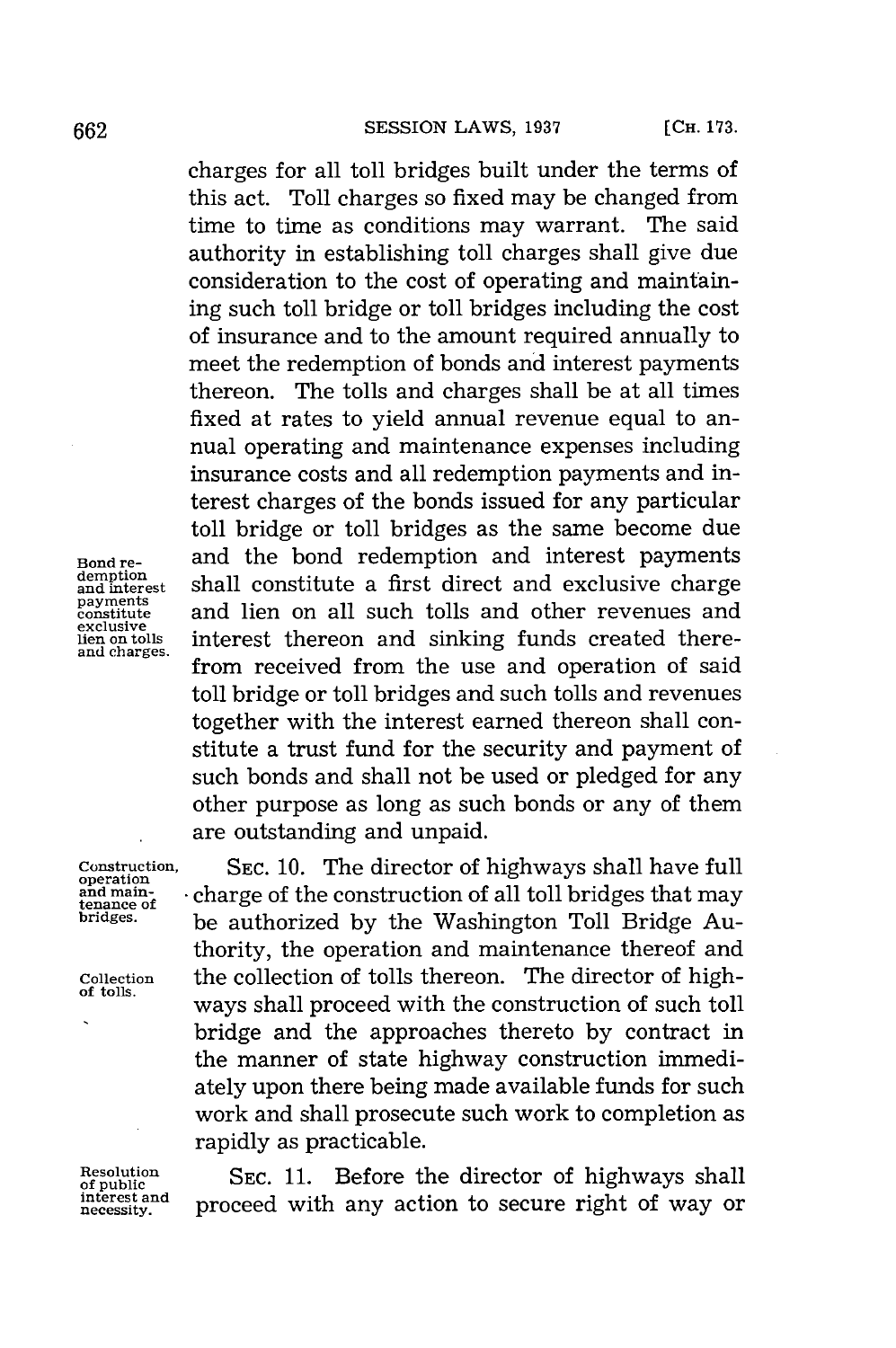with construction of any toll bridge under the provisions of this act the Washington Toll Bridge Authority shall have first passed a resolution that public interest and necessity require the acquisition of right of way for and the construction of such toll bridge. Such resolution shall be conclusive evidence (a) of the public necessity of such construction; **(b)** that such property is necessary therefor and, (c) that such proposed construction is planned or located in a manner which will be most compatible with the greatest public good and the least private injury. When it becomes necessary for the director **Eminent** of highways to condemn any real estate to be used in connection with any such bridge, the attorney Attorney<br>general of the state shall represent the director of represent general of the state shall represent the director of highways. In eminent domain proceedings to acquire property for any of the purposes of this act, any toll bridge, real property, personal property, franchises, rights, easements or other property or privileges appurtenant thereto appropriated or dedicated to a public use or purpose **by** any person, firm, private, public or municipal corporation, county, city, town, district or any political subdivision of the state, may be condemned and taken, and the acquisition and use thereof as herein provided for the same public use or purpose to which such property has been so appropriated or dedicated, or for any other public use or purpose, shall be deemed a superior and permanent right and necessity, and a more necessary use and purpose than the public use or purpose to which such property has already been appropriated or dedicated. It shall not be necessary in any eminent domain proceedings hereunder to plead or prove any acts or proceedings preliminary or prior to the adoption of the resolution hereinbefore referred to describing the property sought to be taken and directing such proceedings.

**director.**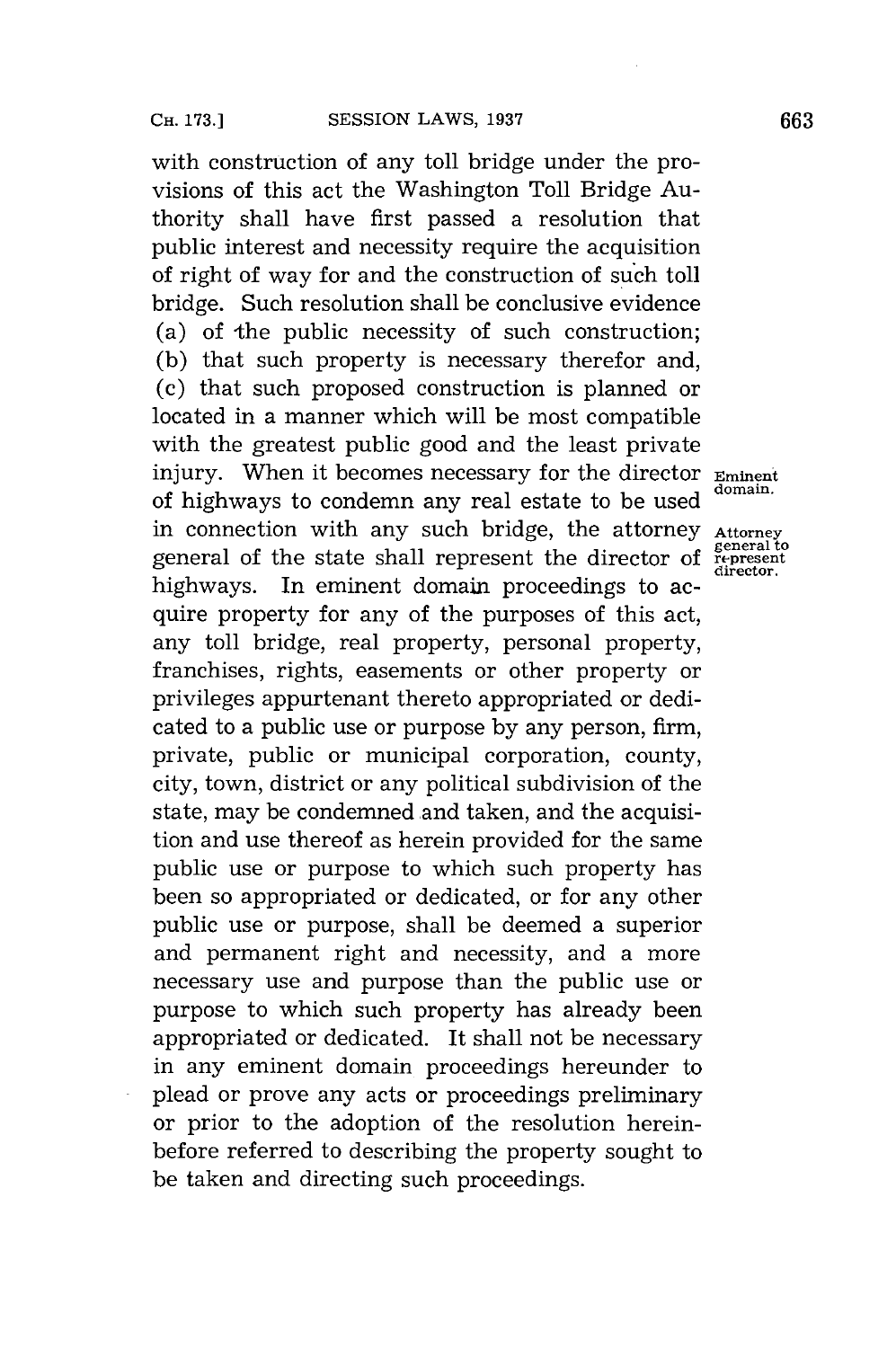may contrib-<br>ute financial

City, county SEC. 12. Any city, county, or other political sub-<br>
political division of the state may upon the request of the **soition** division of the state may upon the request of the may contrib-<br>the financial director of highways of [or] the Washington Toll Bridge Authority advance or contribute money, rights of way, labor, materials and other property toward the expense of building the toll bridge or toll bridges referred to in this act, and for preliminary surveys and the preparation of plans and estimates of cost therefor and other preliminary expenses. Appropriations for such purposes may be made from any funds available, including county road funds received from or credited **by** the state. Money or property so advanced or contributed may be immediately transferred or delivered to the Washington Toll Bridge Authority to be used for the purpose for which such advance or contribution was made. The Washington Toll Bridge Authority may enter into a binding agreement with any city, county, or other political subdivision of the state to repay any money or the value of any rights of way, labor, materials or other property advanced or contributed toward the expense of constructing any toll bridge or toll bridges constructed as provided for in this act: *Provided,* No repayment therefor shall be made until all obligations issued **by** the Washington Toll Bridge Authority for the construction of any such toll bridge or toll bridges have been fully redeemed and paid, and then only out of the tolls and revenues received from the operation of any such toll bridge or toll bridges. After all bonds issued hereunder for the construction of any toll bridge or toll bridges have been fully redeemed and paid the Washington Toll Bridge Authority may continue to collect tolls and other revenues for the use of such toll bridge or toll bridges for the purpose of defraying all costs of operation and maintenance thereof, for the purpose of reimbursing the State of Washington for any expenditures which may have been made **by** it in con-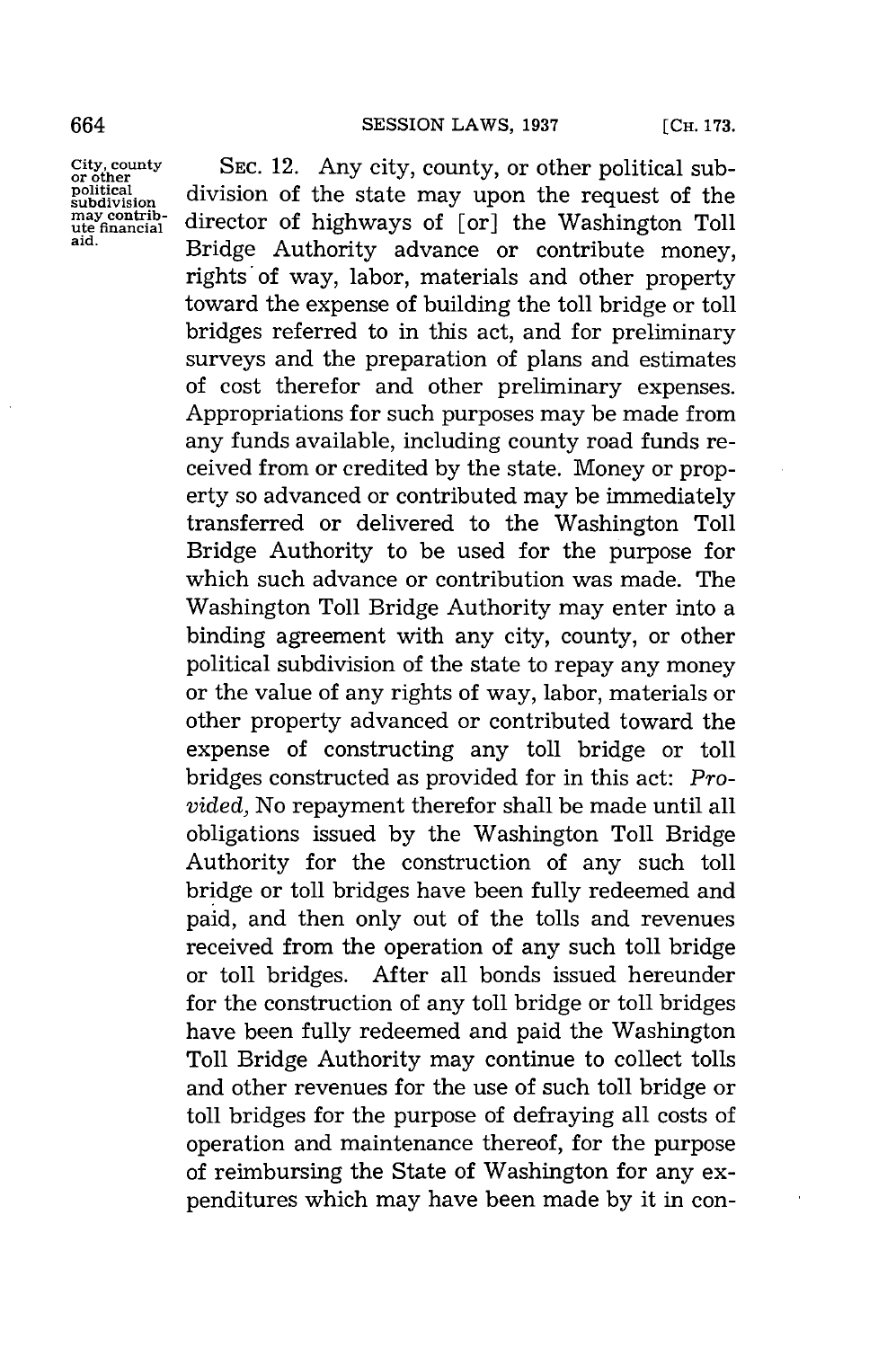nection with said toll bridge or bridges and for the Repaymen purpose of repayment to any city, county, or other *counties*, etc. political subdivision of the state of any amount the Washington Toll Bridge Authority shall have agreed to repay for money, rights of way, labor, materials or other property advanced or contributed for the construction of any such toll bridge or toll bridges.

SEC. 13. As long as any of the bonds issued here- **Unlawful to**under for the construction of any toll bridge are **competitive**<sub>construction</sub> outstanding and unpaid, there shall not be erected, **crossing.** constructed or maintained any other bridge or other crossing over, under, through or across the waters over which such toll bridge is located or constructed, connecting or joining directly or indirectly the lands or extensions thereof or abutments thereon on both sides of the waters spanned or crossed **by** such toll bridge within a distance of ten miles from either side of such toll bridge excepting bridges or other highway crossings actually in existence and being maintained, or for which there was outstanding an existing and lawfully issued franchise, at the time of the location of such toll bridge and prior to the time of the authorization of such revenue bonds, and no ferry or other similar means of crossing the said waters within the said distance and connecting or plying directly or indirectly between the lands or extensions thereof or abutments thereon on both sides of the waters spanned or crossed **by** such bridge shall be maintained or operated or permitted or allowed: *Provided, however,* That ferries and other similar means of crossing actually in existence and being maintained and operated, or for which there was outstanding an existing and lawfully issued franchise, at the time of the location of such bridge and prior to the time of the authorization of such revenue bonds, may continue and be permitted to be operated and maintained under such existing rights and franchises, or any lawful renewal or ex-

**bridge or**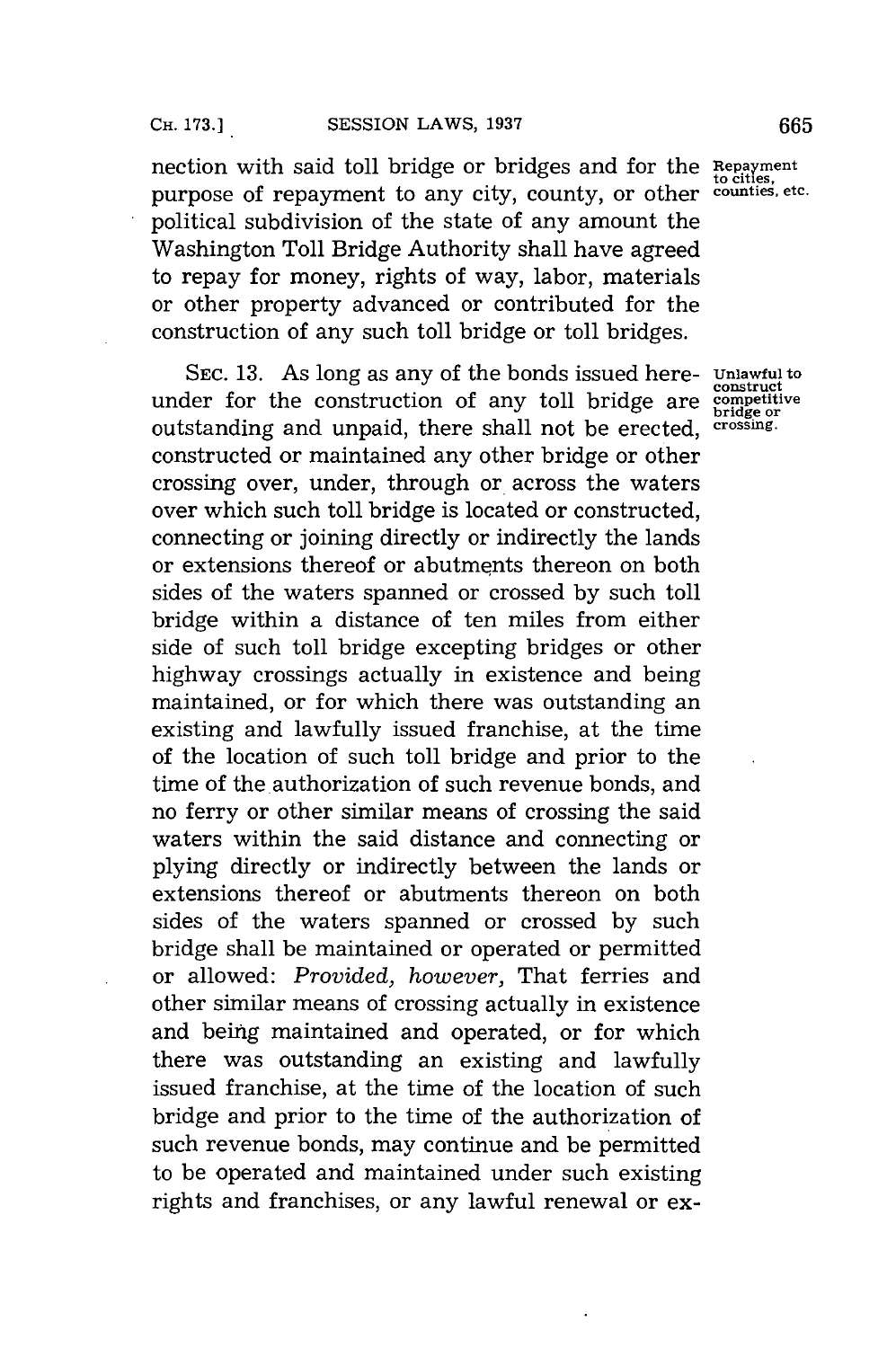tension thereof. The provisions of this section shall be binding upon the Washington Toll Bridge Authority, the State of Washington and all of its departments, agencies or instrumentalities as well as any and all private, political, municipal and public corporations and subdivisions, including cities, counties, and other political subdivisions and the prohibitions of this section shall restrict and limit the powers of the legislature of the State of Washington in respect to the matters herein mentioned as long as any of such bonds are outstanding and unpaid and shall be deemed to constitute a contract to that effect for the benefit of the holders of all such bonds.

**Disposition SEC.** 14. The proceeds from the sale of all bonds **of proceeds fom se** authorized under the provisions of this act shall be paid to the state treasurer for the credit of the Washington Toll Bridge Authority and be deposited as demand deposits forthwith in such depositary or depositaries as may be authorized **by** law to receive deposits of state funds to the credit of a fund to be designated as the construction fund of the particular toll bridge or toll bridges for which such bonds were issued and sold, which fund shall not be a state fund and shall at all times be kept segregated and set apart from all other funds and in trust for the purposes herein set out. Such proceeds shall be paid out or disbursed solely for the construction of such toll bridge or toll bridges the acquisition of the necessary lands and easements therefor and the payment of interest on such bonds during the period of actual construction and for a period of six **(6)** months thereafter, only as the need therefor shall arise and the Washington Toll Bridge Authority may agree with the purchaser of said bonds upon any conditions or limitations restricting the disbursement of such funds that may be deemed advisable, for the purpose of assuring the proper application of such funds. **All** monies in such fund and not re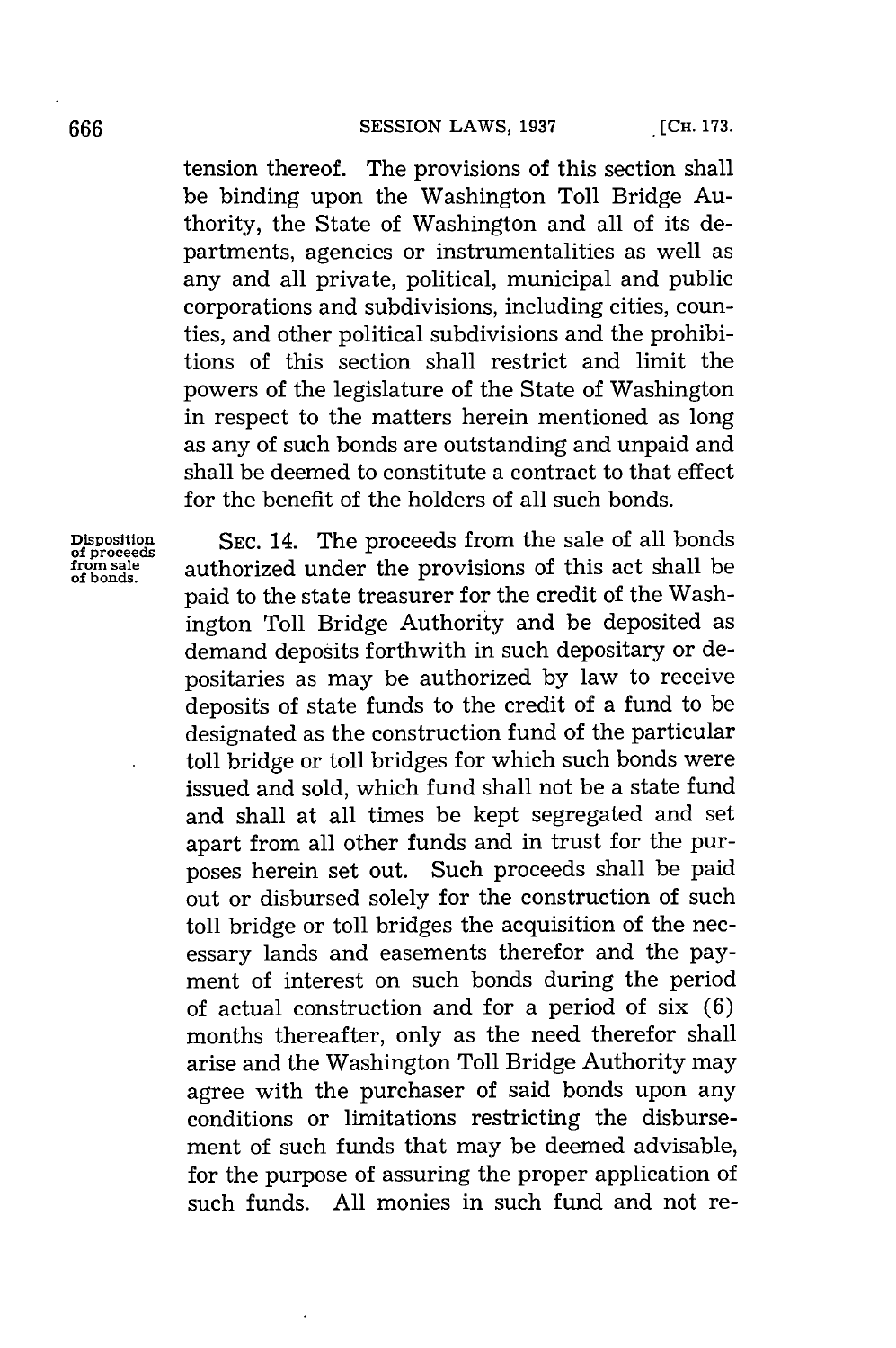quired to meet current construction costs of the toll bridge or toll bridges for which such bonds were issued and sold, and all funds constituting surplus revenues which are not immediately needed for the particular object or purpose to which they must be applied or are pledged shall be invested in bonds and obligations of the nature eligible for investment of surplus state monies: *Provided,* The Washington Toll Bridge Authority may provide in the proceedings authorizing the issuance of said bonds that the investment of such monies shall be made only in particular bonds and obligations within the classifications eligible for such investment and such provisions shall thereupon be binding upon the said authority and all officials having anything to do with such investment. Any surplus which may exist in said construction fund shall be applied to the retirement of bonds issued for the construction of such toll bridge or toll bridges **by** purchase or call and in the event such bonds cannot be purchased at a price satisfactory to the Washington Toll Bridge Authority and are not **by** their terms callable prior to maturity such surplus shall be paid into the fund applicable to the payment of principal and interest of said bonds and shall be used for that purpose. The proceedings authorizing the issuance of bonds may provide limitations and conditions upon the time and manner of applying such surplus to the purchase and call of outstanding bonds and the terms upon which they shall be purchased or called and such limitations and conditions shall be followed and observed in the application and use of such surplus. **All** bonds so retired **by** purchase or call shall be immediately cancelled.

**All** tolls or other revenues received from the **Disposition of tolls and** operation of any toll bridge or toll bridges con- **revenues.** structed with the proceeds of bonds issued and sold hereunder shall be paid over **by** the director of high-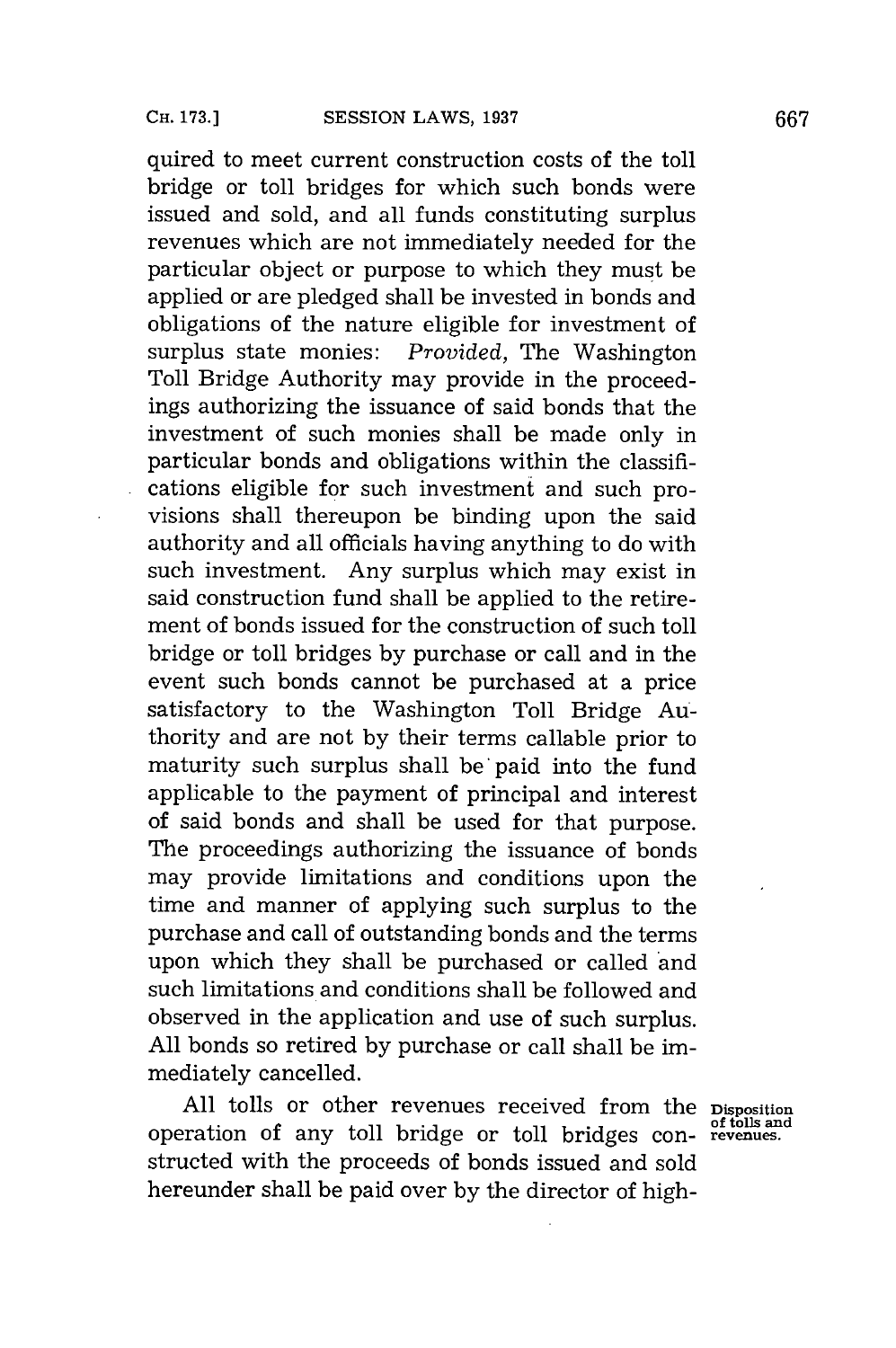ways to the state treasurer who shall deposit the same forthwith as demand deposits in such depositary or depositaries as may be authorized **by** law to receive deposits of state funds to the credit of a special trust fund to be designated as the toll revenue fund of the particular toll bridge or toll bridges producing such tolls or revenue, which fund shall be a trust fund and shall at all times be kept segregated and set apart from all other funds.

**Transfer of** From the money so deposited in each separate **moneys to** bond interest<br>and redemption fund as hereinabove provided, the state<br>tion fund. treasurer shall transfer to the place or places of payment named in said bonds such sums as may be required to pay the interest as it becomes due on all bonds sold and outstanding for the construction of such particular toll bridge or toll bridges during the period of actual construction and during the period of six months immediately thereafter. The state treasurer shall thereafter transfer from each separate toll revenue fund to the place or places of payment named in said bonds such sums as may be required to pay the interest on said bonds and redeem the principal thereof as such interest payments and bond redemption become due for all bonds issued and sold for the construction of the particular toll bridge or toll bridges producing the tolls or revenues so deposited in said toll revenue fund. **All** funds so transferred for the payment of principal or interest on bonds issued for any particular toll bridge shall be segregated and applied solely for the payment of said principal or interest. The proceedings authorizing the issuance of bonds may provide for the setting up of a reserve fund or funds out of the tolls and other revenues not needed for the payment of principal and interest, as the same currently matures and for the preservation and continuance of such fund in a manner to be provided therein, and such proceedings may also require the immediate application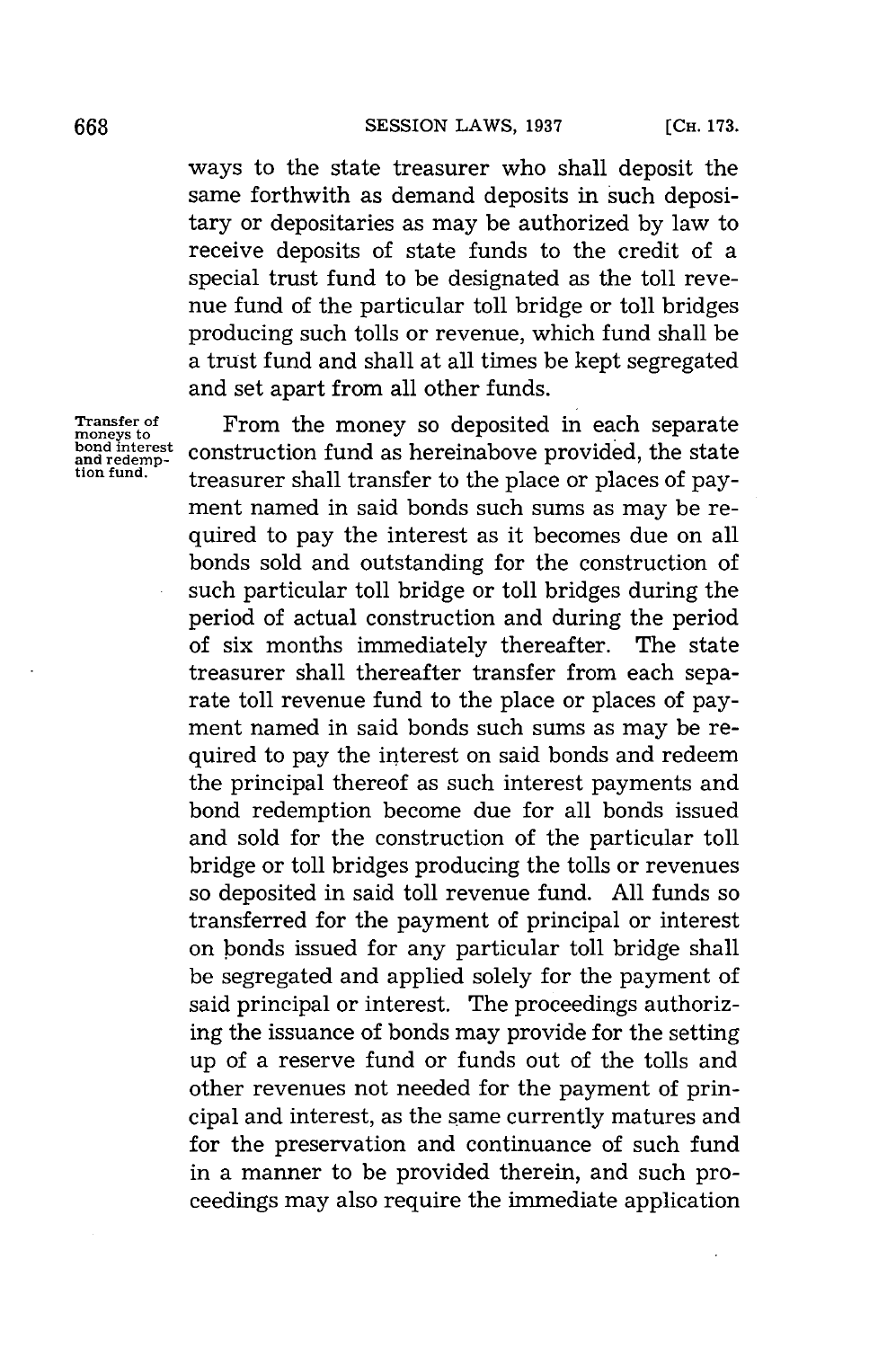of all surplus monies in such toll revenue fund to the retirement of such bonds prior to maturity, **by** call or purchase, in such manner and upon such terms and the payment of such premiums as may be deemed advisable in the judgment of said Washington Toll Bridge Authority.

The monies remaining in each separate toll reve- **Maintenance** nue fund after providing the amount required for **costs.** interest and redemption of bonds as hereinabove provided, shall be held and applied as provided in the proceedings authorizing the issuance of said bonds. In the event the proceedings authorizing the issuance of said bonds do not require surplus revenues to be held or applied in any particular manner, they shall be allocated and used for such other purposes incidental to the construction, operation and maintenance of such toll bridge or bridges as the Washington Toll Bridge Authority may determine.

Warrants for payments to be made on account of **Warrants.** such bonds shall be duly drawn **by** the state auditor on vouchers approved **by** the Washington Toll Bridge Authority.

Monies required to meet the costs of construction **Moneys re-** and all expenses and costs incidental to the construc- meet costs tion of any particular toll bridge or toll bridges or to meet the costs of operating, maintaining and repairing the same, shall be paid from the proper fund therefor **by** the state auditor upon voucher submitted **by** the director of highways approved **by** the Washington Toll Bridge Authority.

**All** interest received or earned on money de- **Interest.** posited in each and every fund herein provided for shall be credited to and become a part of the particular fund upon which said interest accrues.

The Washington Toll Bridge Authority may provide in the proceedings authorizing the issuance of bonds or may otherwise agree with the purchasers of bonds regarding the deposit of all monies consti-

**construction.**

**and operation**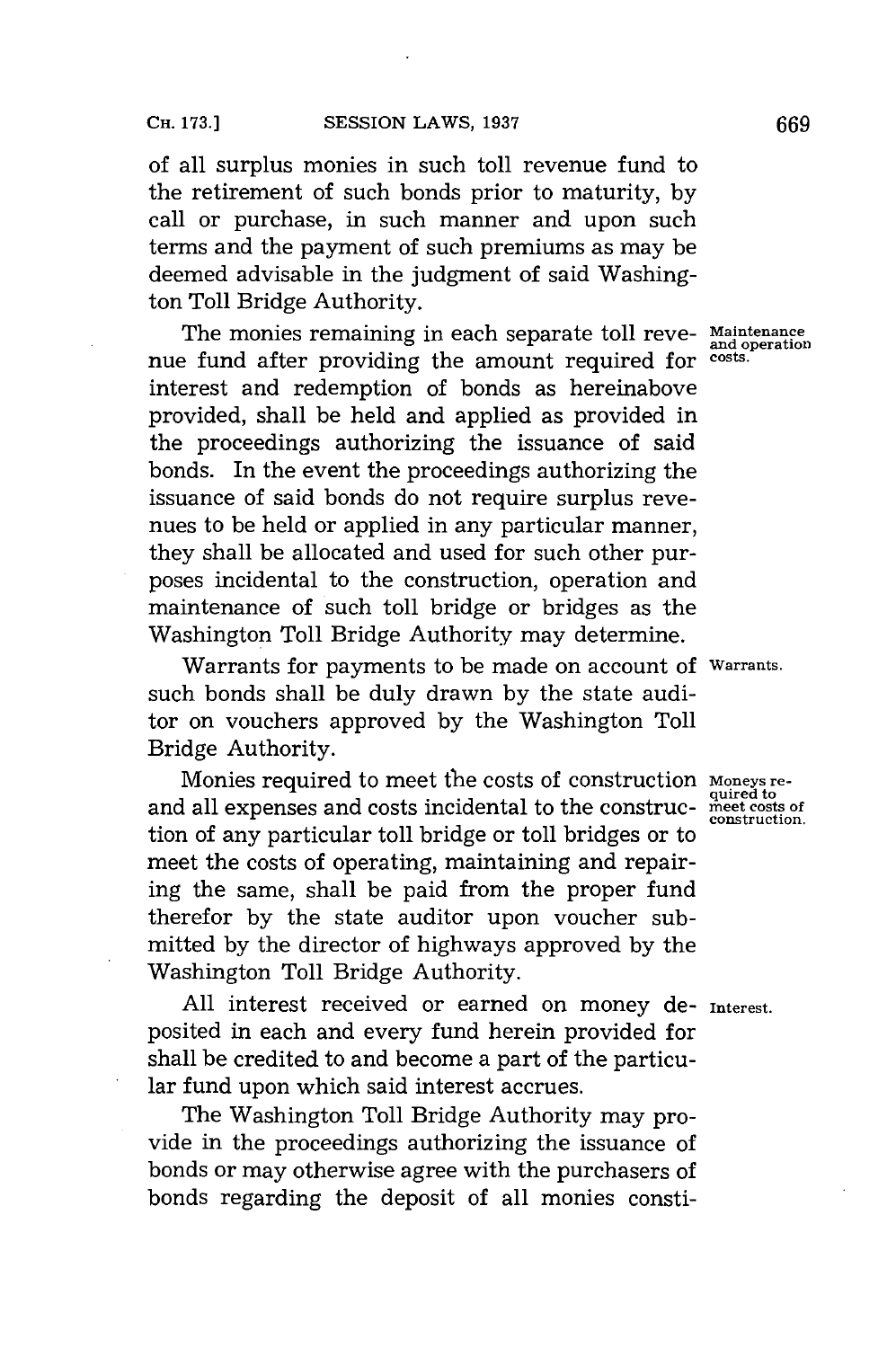tuting the construction fund and the toll revenue fund and provide for the deposit of such money at such times and with such depositaries or paying agents and upon the furnishing of such security as may meet with the approval of the purchasers of such bonds: *Provided, however,* That the depositaries and security so provided for or agreed upon shall be qualified and eligible in accordance with the requirements of law.

**Expenses.** Notwithstanding anything contained in this act the proceeds received from the sale of bonds and the tolls or other revenues received from the operation of any toll bridge or toll bridges may be used to defray any expenses incurred **by** the Washington Toll Bridge Authority in connection with and incidental to the issuance and sale of bonds for the construction of such toll bridge or toll bridges including expenses for the preparation of surveys and estimates and the making of inspections and examinations as may be required **by** the purchasers of such bonds: *Provided, however,* That the proceedings authorizing the issuance of such bonds may contain appropriate provisions governing the use and application of said bond proceeds and toll or other revenues for the purposes herein specified.

**Insurance. SEC. 15.** When any such toll bridge or bridges authorized hereunder is being built **by** the director of highways the Washington Toll Bridge Authority may carry or cause to be carried such an amount of insurance or indemnity bond or bonds as protection against loss or damage as the Washington Toll Bridge Authority may deem proper. The Washington Toll Bridge Authority is hereby further empowered to carry such an amount of insurance to cover any accident or destruction in part or in whole to any toll bridge or toll bridges until all bonds sold for the construction of such toll bridge or toll bridges and interest accrued thereon have been fully re-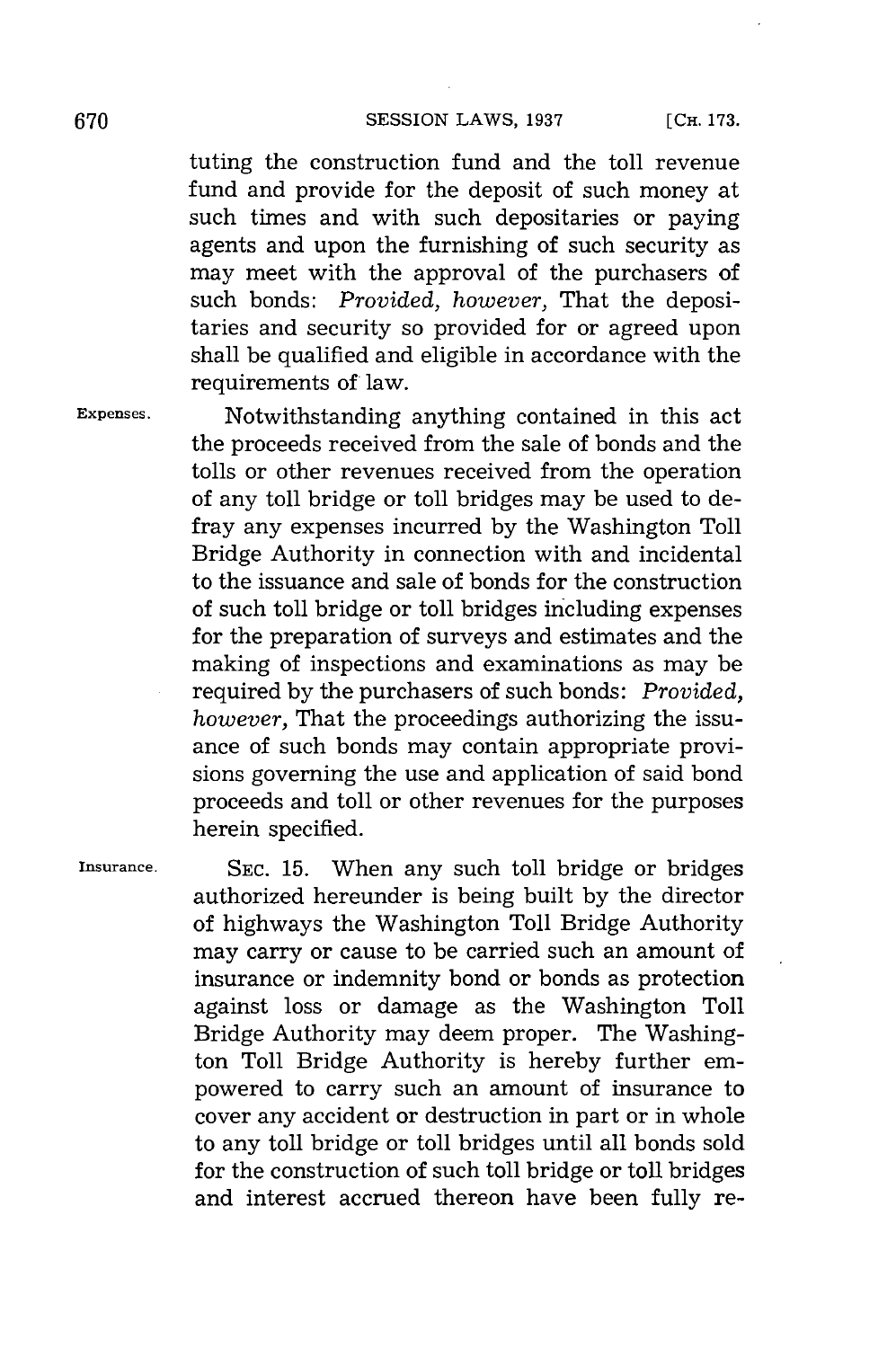deemed and paid. **All** monies collected on any indemnity bond or insurance policy as the result of any damage or injury to any such toll bridge or toll bridges shall be used for the purpose of repairing or rebuilding of any such toll bridge or toll bridges as long as there are revenue bonds against any such structure outstanding and unredeemed. The Washington Toll Bridge Authority is also empowered to carry insurance or indemnity bonds insuring against the loss of tolls or other revenues to be derived from any such toll bridge or bridges **by** reason of any interruption in the use of such toll bridge or toll bridges from any cause whatever, and the proceeds of such insurance or indemnity bonds shall be paid into the fund into which the tolls and other revenues of the bridge thus insured are required to be paid and shall be applied to the same purposes and in the same manner as other monies in the said fund. Such insurance or indemnity bonds may be in an amount equal to the probable tolls and other revenues to be received from the operation of such toll bridge or toll bridges during any period of time that may be determined upon **by** the Washington Toll Bridge Authority and fixed in its discretion, and be paid for out of the toll revenue fund as may be specified in said proceedings. The Washington Toll Bridge Authority may provide in the proceedings authorizing the issuance of bonds for the carrying of insurance as authorized **by** this act, and the purchase and carrying of insurance as authorized **by** this act, and the purchase and carrying of such insurance shall thereupon be obligatory upon the said authority and be paid for out of the toll revenue fund as may be specified in said proceedings.

SEC. 16. The right of way is hereby given, dedi- **Right of way** cated and set apart upon which to locate, con- **lands granted.** struct and maintain bridges or approaches thereto or other highway crossings, and transportation facili-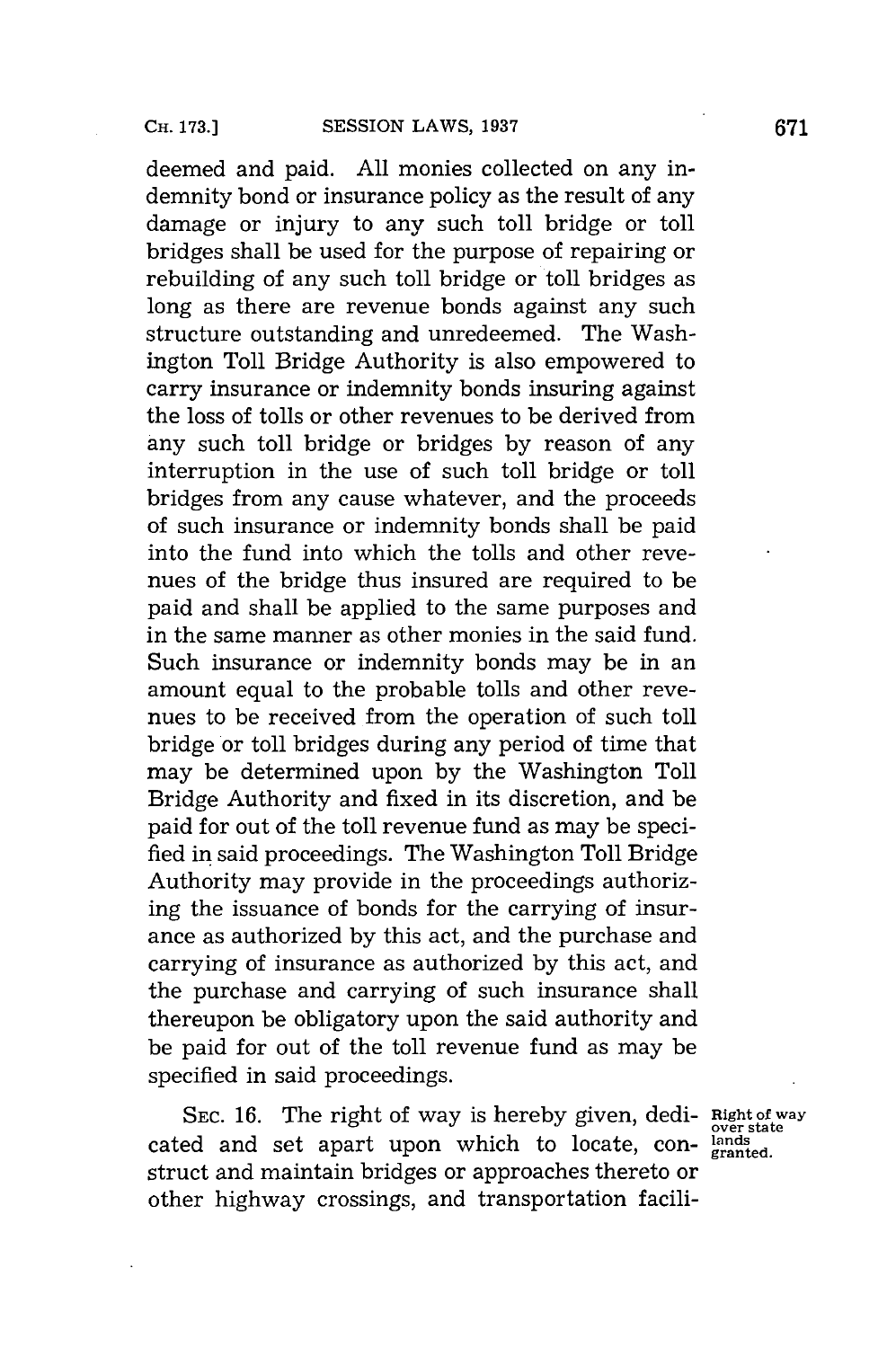ties thereof or thereto, through, over or across any of the lands which are now or may be the property of this state, including highways, and through, over or across the streets, alleys, lanes and roads within any city, county, or other political subdivision of the **Compensa-** state. If any property belonging to any city, county or other political subdivision of the state is required to be taken for the construction of any such bridge or approach thereto or should any such property be injured or damaged **by** such construction, such compensation therefor as may be proper or necessary and as shall be agreed upon may be paid **by** the Washington Toll Bridge Authority to the particular county, city, or other political subdivision of the state owning such property, or condemnation proceedings may be brought for the determination of such compensation.

General SEC. 17. The Washington Toll Bridge Authority, powers and the officials thereof and all state officials are emthe officials thereof and all state officials are empowered to do such acts and make such agreements not inconsistent with law as may be necessary or desirable in connection with the duties and powers conferred upon them respectively **by** law regarding the construction, maintenance, operation and insurance of such toll bridges or the safeguarding of the funds and revenues required for such construction and the payment of the indebtedness incurred there-**Anual** for. The Washington Toll Bridge Authority and the financial **statement.** director of highways shall keep full, complete and separate accounts of each toll bridge and annually shall prepare balance sheet and income and profit and loss statements showing the financial condition of each such toll bridge, which statement shall be open to the inspection of holders of bonds issued **by** said authority at all reasonable times.

**Bondholders' SEC. 18.** While any bonds issued **by** said Washington Toll Bridge Authority remain outstanding,

**rights**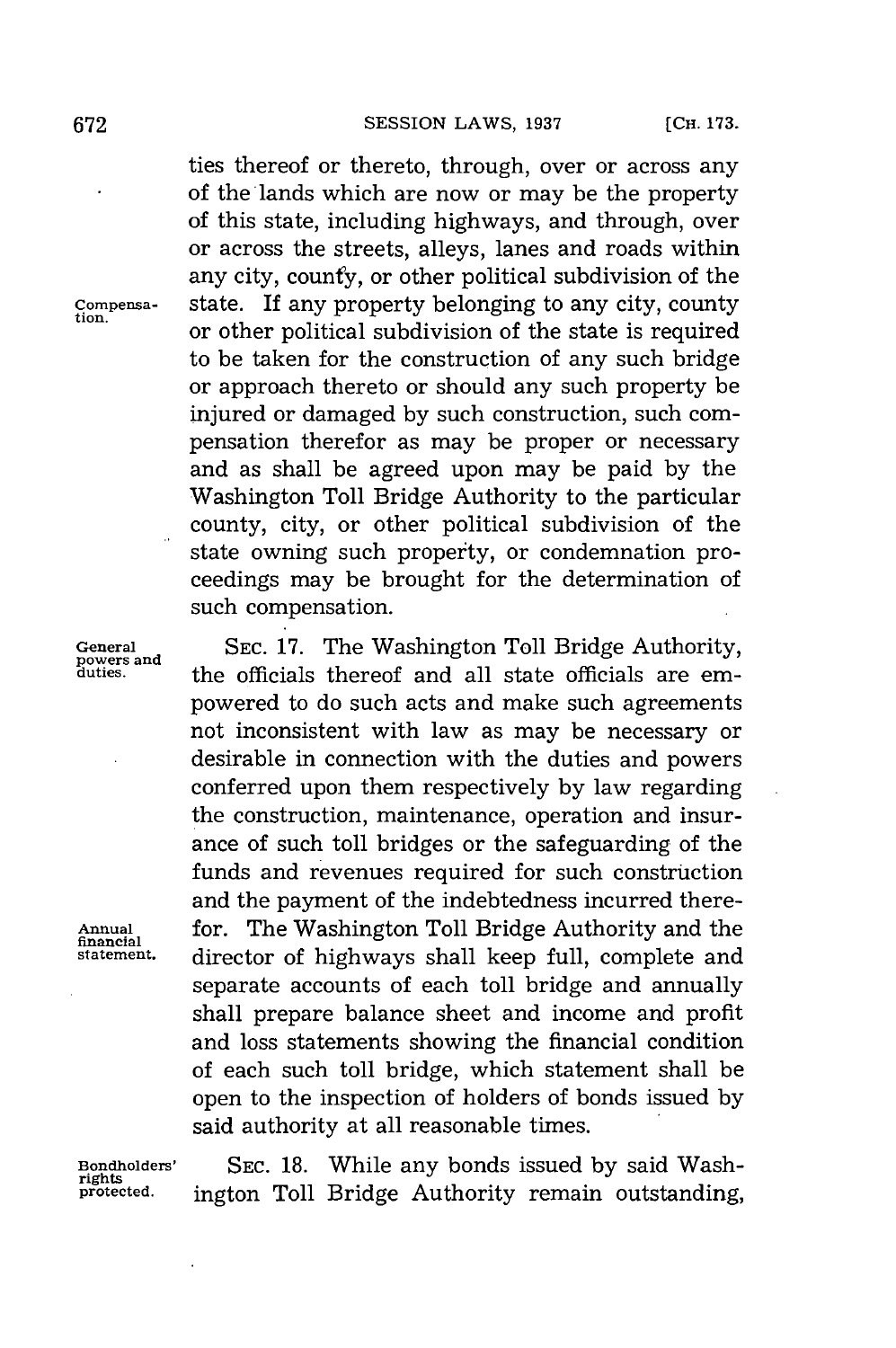the powers, duties or existence of the said Washington Toll Bridge Authority or of the director of highways or of any other official or agency of the state shall not be diminished or impaired in any manner that will affect adversely the interests and rights of the holders of such bonds. The holder of any bond may **by** mandamus or other appropriate proceeding require and compel the performance of any of the duties imposed upon any state department, official or employee or imposed upon the authority or its officers, agents and employees in connection with the construction, maintenance, operation and insurance of any bridge and in connection with the collection, deposit, investment, application and disbursement of all tolls and other revenues derived from the operation and use of any bridge and in connection with the deposit, investment and disbursement of the proceeds received from the sale of bonds: *Provided, however,* That the enumeration of such rights and remedies herein shall not be deemed to exclude the exercise or prosecution of any other rights or remedies **by** the holders of such bonds.

**SEC. 19.** That **all** acts or parts of acts in conflict **conifeting** with, or derogation of, this act or any part of this repealed. act, be and the same are hereby repealed in so far as the same are in conflict with, or in derogation of this act, or any part hereof.

**SEC.** 20. That if any section, sentence, clause or **Partial** phrase of this act should be held to be invalid or unconstitutional, the invalidity or unconstitutionality thereof shall not affect the validity or constitutionality of any other section, sentence, clause or phrase of this act.

SEC. 21. That an emergency exists and that this **Effective** April 1, 1937. act is necessary for the preservation of the peace, health and safety of this state and the support of the state government of the State of Washington and its

**-22**